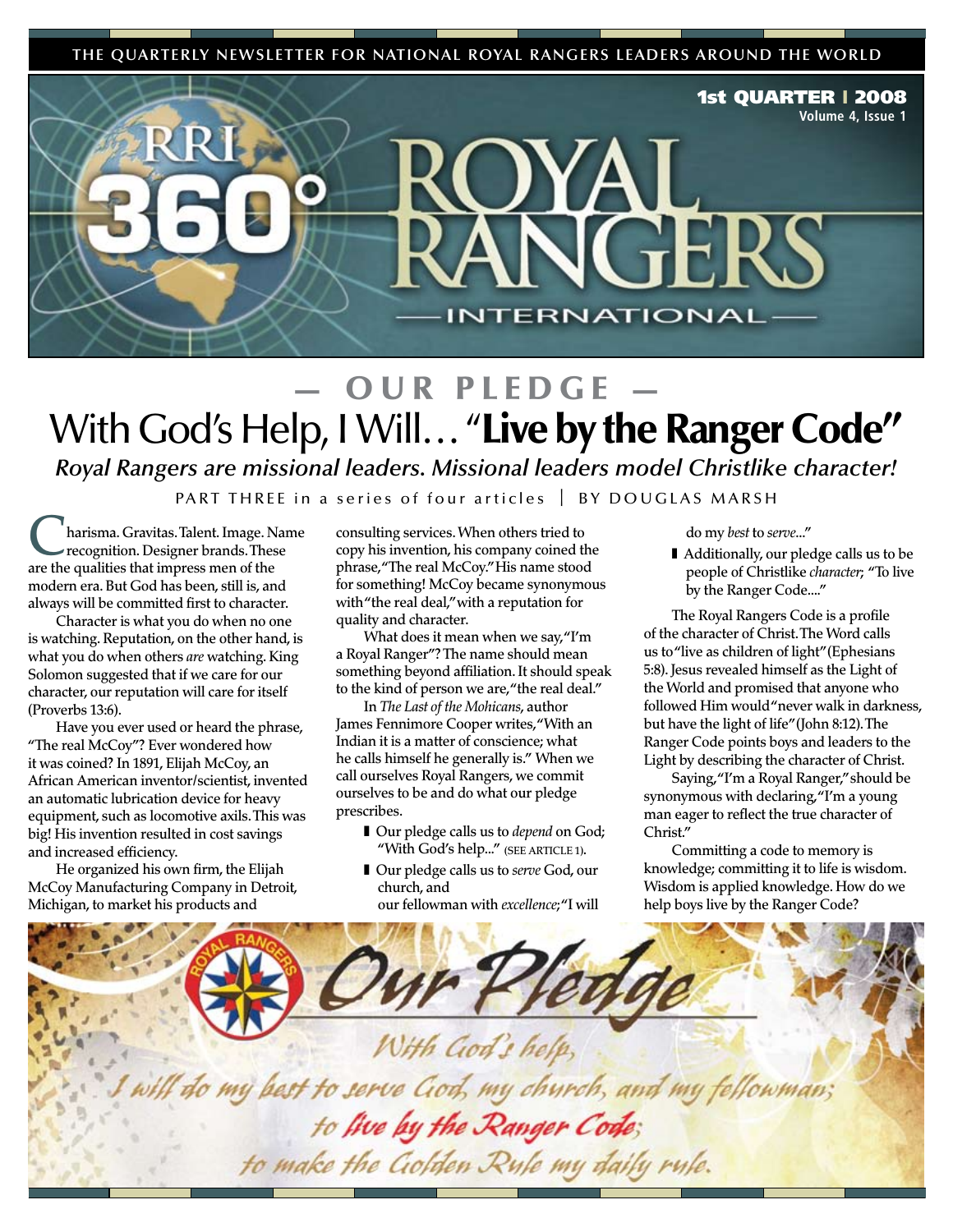### Boys Live the Code When Men Set the Example

Walter Cronkite, the retired iconic American broadcast journalist and CBS anchorman for nineteen years, was getting on an elevator in New York City once when a woman recognized him. Running to where he was she asked, "Are you the real Walter Cronkite?" The doors were closing and with a twinkle in his eye he said, "Only when I'm alone."

Royal Rangers leaders do not have a public persona that is different from the private persona; they are one in the same. Their character reflects that of Christ at all times and places. When speaking to young men, they echo the words of Paul, who said, "Follow me as I follow Christ"

(1 Corinthians 11:1).

We can't be a big shot at the outpost and a big phony everywhere else! Credibility is only established as people see that our words and example match.

The key to spiritual influence in the lives of boys is living an authentic life of character they will find worth copying. With a genuine model worthy of imitating, boys will recite a code packed full of meaning. It all starts with a man who will walk the Christian walk.

### Boys Live the Code When Men Teach the Truth

In addition to modeling the way, men are called upon to instruct the next generation of men in Christlikeness.

#### *When and Where Do Men Teach?*

Deuteronomy 6:6-7 describes teaching young people all the time and everywhere!

- Teach boys as soon as they wake. Sit around the fire, gripping a cup of coffee, and talk and laugh while interjecting instruction in godly living.
- Teach boys when you are doing stuff together—during

*Watch your thoughts; they become words.* 

*Watch your words; they become actions.* 

*Watch your actions; they become habits.* 

*Watch your habits; they become character.*

*Watch your character; it becomes your destiny.*

*—Frank Outlaw*

*Want to be reminded of how awesome God is?* 

**Watch this video on You Tube, titled "That's My King."**



**http://www.youtube.com/watch?v=upGCMl\_b0n4**

weekly meetings, while hiking along a mountain ridge, or while scrimmaging on the court.

- Teach boys when you are just hanging out, taking an extended trip, eating a meal together, or watching a lightning storm.
- Teach boys just before they conk out, peering into the embers of a campfire, or gazing at the stars.

You will notice that the times and places suggest action. How God knows His creation! Young people learn best in the midst of hands-on experience. Teach them on the fly, capturing those teachable moments!

#### *What Do Men Teach?*

Jesus said He was the Truth (John 14:6). Teach boys to love the Truth and to build their life on the Truth. To build life on anything else is to build on a lie.

Point boys to Jesus. Lift Him up as the model of authentic manhood. Let boys know He is the one you yourself pattern your life after because Jesus is the only one who ever lived His life the way God intends for us men to live our lives—totally sold out to God, His cause, and those He has seen fit to place in our care!

Compare and contrast the first Adam and the Second Adam, Jesus Christ.

- The first Adam was passive, watching Eve sin; the Second Adam was proactive, rescuing us from our sin.
- The first Adam was irresponsible, blaming Eve for his own lack of leadership; the Second Adam stepped up to the plate, assuming responsibility for the sin of the world.
- The first Adam was shortsighted, relinquishing the eternal for the temporal; the Second Adam was visionary, temporarily giving up the glory of heaven to provide an eternal solution to our sin-broken relationship with the Father.

Real men are like Jesus! He was a proactive and responsible leader, wired to prefer the eternal to the temporal. The Ranger Code describes the character of that Man, Jesus. True men copy Jesus, and that is the truth!

#### *Why Do Men Teach?*

The most important lessons young men learn in Royal Rangers are moral. Boys must understand that power for living is proportional to their love for God and that their love is evidenced by their obedience (John 14:15). God calls boys and young men to love Him totally!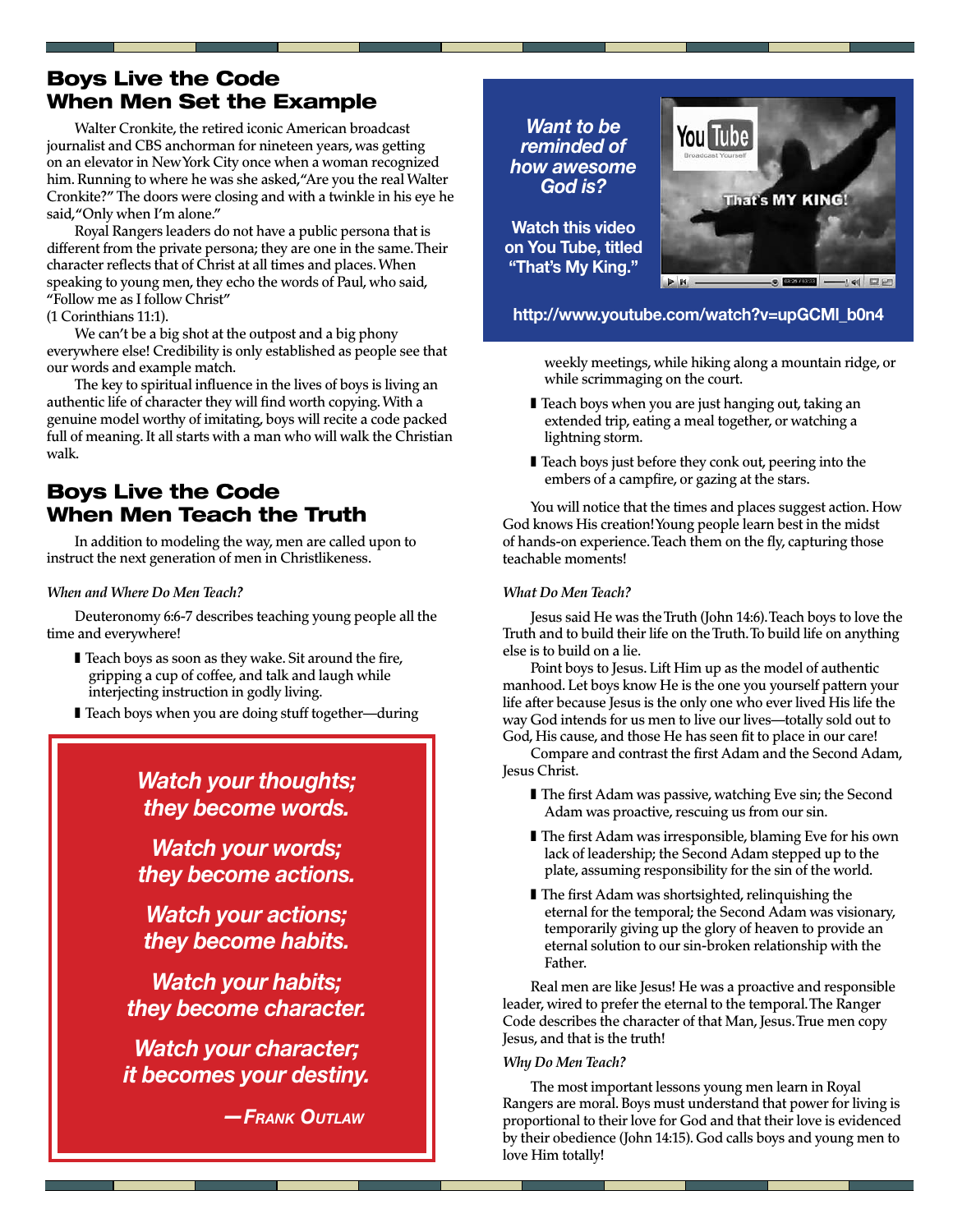Love is the greatest power in the world! A genuine love for God will motivate boys, and it will constrain them. A boy who loves right will do right.

Gratitude is the key to teaching boys to love God (1 John 4:19). As you systematically point out all that God has done for them, they will learn to love God, and more, they will love loving God! Love for God will keep them from sin (Jude 1:24); love will motivate them to be and do the Ranger Code, which is to be like Christ.

### Boys Live the Code When Men Tell Their **Stories**

A grown man is never irrelevant to the next generation of men if he will share his life stories and lessons. How has God worked in your life? If and when appropriate, tell the good, the bad, and the ugly. Get to the point (you are speaking to boys after all) and remember to make Jesus the point; your stories must make *Him* look good.

### Boys Live the Code When Men Affirm and Discipline

Model, teach, and tell stories that illustrate the biblical/moral behavior you expect of the young men. Then inspect what you expect.

Learn to *catch boys doing things right.*  As you do, your relationship bank will grow, permitting withdrawals when you catch the young man doing something wrong.

Good discipline is three parts systematic instruction, personal attention, and consistent affirmation and only one part correction. So learn to affirm boys; what they hear you praise in them and their peers is what they will repeat.

Here's the bottom line! Ranger boys have a Code that describes Christ's character. What they are missing is a picture. Leaders must be that living picture by their example, their instruction, their Christ-honoring stories, and their affirmation and loving discipline.

As Royal Rangers we take a pledge, which includes becoming like Christ in character. The personal rewards for the men and boys among us who strive to be like Christ are great.

- We feel right. Living with character frees us from guilt (Proverbs 10:9).
- We lead right. Living by example enables us to leave a godly legacy (Matthew 5:16).
- We love right. Living with integrity produces intimacy with God and others (Psalm 15:1-2).
- We make God look right. Living biblically makes Jesus look good and causes people to believe in Him

(Titus 2:9-10).

There is another reward for missional leaders. As we model how to "live by the Ranger Code…" boys will proudly declare, "I'm a Royal Ranger." Their words will mean more than affiliation. They will be saying, "I'm a young man eager to reflect the true character of Christ." *That* is our goal and one of our greatest ministerial rewards. Let's be authentic and model Christlike manhood!

> THE IS CODE: *A Ranger* PRAYS, *reads the* BIBLE, *and*  WITNESSES.

*Jesus was courageous and traveled to Jerusalem even though He knew it would end in His crucifixion, a price He was willing to pay for our eternal salvation (Luke 19).*



*Jim Guneratnam, the RRI Representative for Asia*

# **RRI Asia Pacific Summit**

J im Guneratnam, the RRI Representative for Asia, has been quietly working behind the scenes to revitalize Royal Rangers in Asia. Now, he is ready to host the next RRI Council meeting and hold their first regional conference in April. These conferences have worked well wherever RRI has instituted them, like the Seminario de Administración Nacional conference for LAC and the Africa Summit held in April 2007. In fact, the annual EuroLeader conference has been one of the key reasons behind the strong unity and cooperation among the Ranger nations across Europe. Therefore, we are expecting great things and a "new day" for Royal Rangers in Asia as a result of this upcoming Asia Pacific Summit.